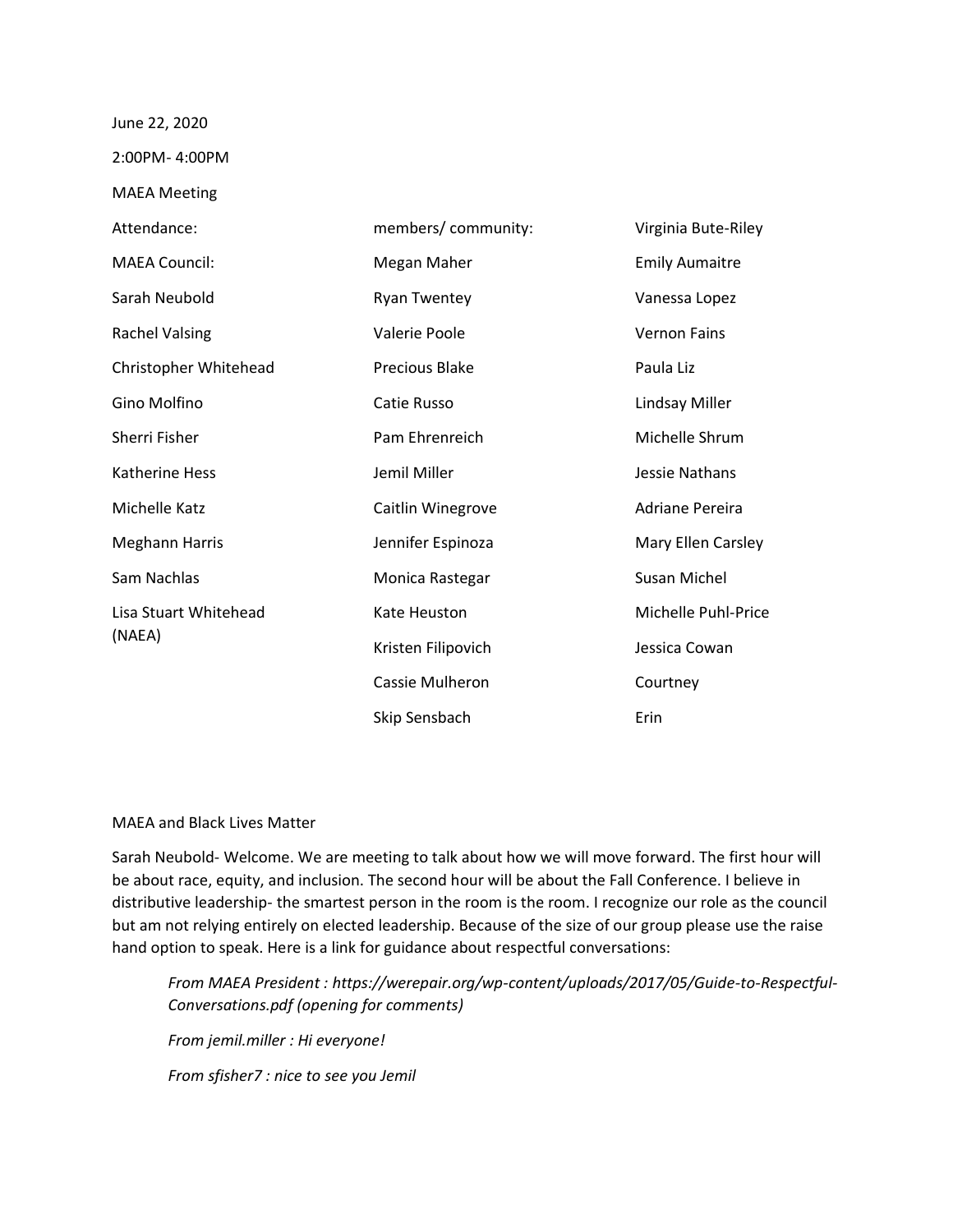Rachel Valsing- I think we should begin by looking more carefully at race in our membership demographics and the teachers in our state.

Sherri Fisher- We could gather more demographic information about members when they register.

*From Meghann Harris : Greetings folk! From Meghann Harris : Great idea Rachel From Lisa : We can give that feedback to NAEA From Lisa : They would have to add it to the membership renewal form*

Meghann Harris- I worry are we best representing our state? Our monthly meetings are attended by mostly white teachers. I also think we should look at our awards and balance that representation across the state.

Sarah- I am hearing more diversity on the council and in membership. Also gathering membership information during registration and revising the renewal form.

Jemil Miller- How does MAEA work for underpaid teachers? Teachers working in underserved communities? The national conference especially has a lack of representation. I openly and actively encourage people to go to the conferences.

*From Cassie Mulheron : I have invited friends but they are not comfortable or willing to invest based on prior experiences*

Lisa Stuart Whitehead- NAEA can be asked to add demographic questions to the membership renewal form. (which will be sent to MAEA when members renew) Also, the NAEA board elections are very soon. We need to tap folks to run for positions. Increasing diversity is difficult when the state council is not diverse because council experience is considered in the applications for the NAEA board. I have been working to increase diversity in teaching staff by hiring uncertified teachers and Jemil works with them over two years to learn classroom teaching. How can we support this pathway as an organization?

*From jemil.miller : Hi Sherri!!*

*From Lisa : Cassie— what are some of the comments out there about why MAEA is not an organization they see themselves in? Did they not feel heard? Do they not like our programs? etc.*

Cassie Mulheron- I was conditional when first hired and certified within the first year. Maryland can do more to show there is diversity in our profession. There is a tokenization of people of color in the community. Access is difficult and people give up. We need to think more about change from grass roots.

*From sfisher7 : Thank you Cassie*

*From Lisa : MAEA Could 1. Lobby with MSDE to lengthen the 2 year conditional to 3 years From Lisa : It is literally impossible to teach full time and take classes needed for certification*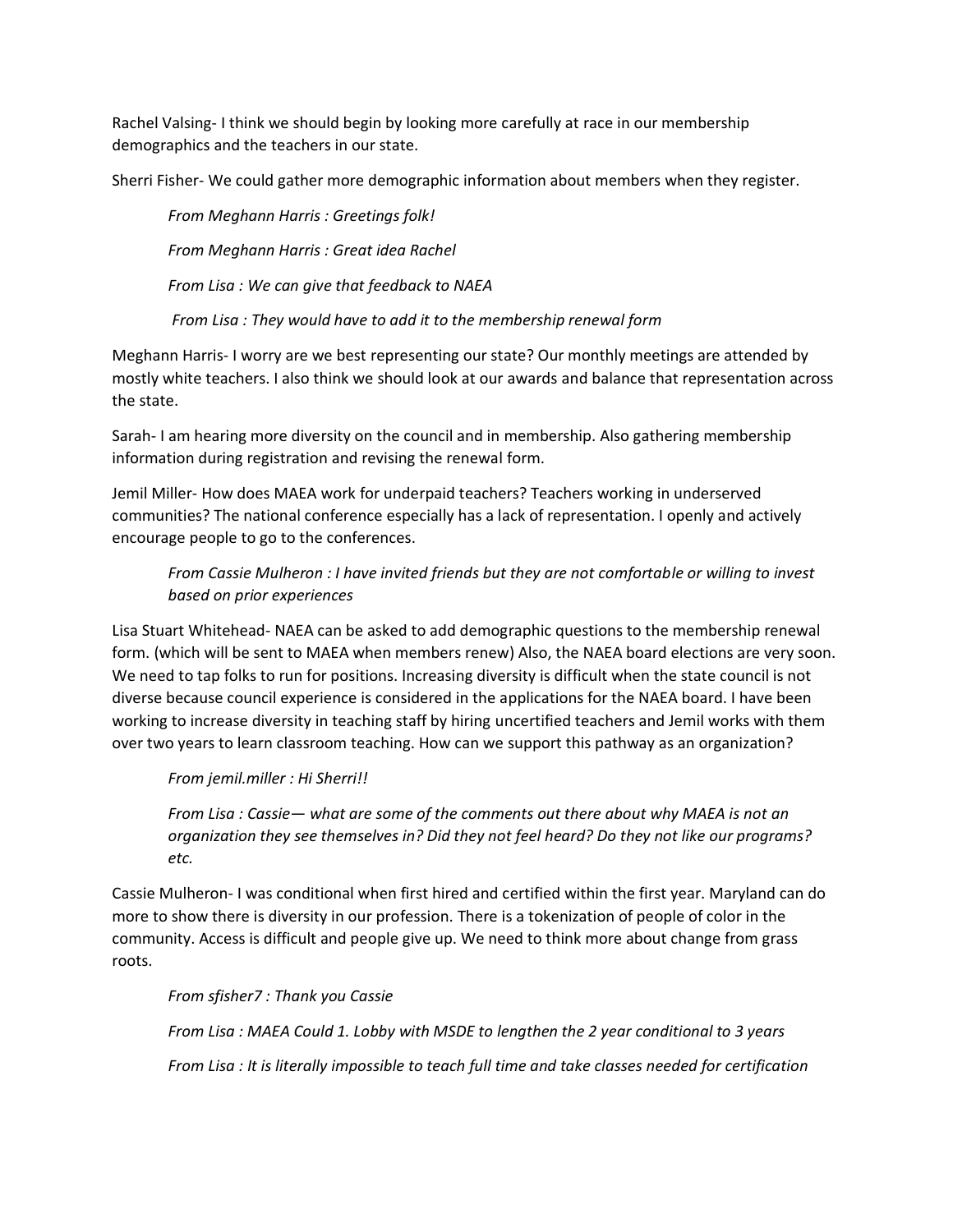Emily Aumaitre- We need to let people know that MAEA exists; also consider waivers for first year teachers.

Sarah- NAEA offers a discount for first year teachers. Their registration is tied to the state registration.

*From Megan Maher : building connections individually.*

*From Cassie Mulheron : Visibility. Financial relief (scholarships, grants, etc). It starts at the National level and trickles down. In order to be a MAEA member, you have to be part of NAEA.*

*From Lisa : Last year— I hired 55 new teachers and 25-30 of them were uncertified. They can not afford a \$95 membership on top of paying out of pocket for their teacher certification courses.*

Sarah- What are some strategies that would be more inclusive?

Vanessa- Yes the problem is bigger than MAEA. Change will require different work from different people. Maybe we can play with numbers for accessibility and looking at economics. A poll could be sent out seeking demographic information. How do we change policies, the board, the curriculum, our interpersonal connections? Looking at the culture of the organization is required. What feels white about the culture of the organization?

*From Lindsay Miller : Could the monthly meeting rotate around the state to access more people?*

*From Meghann Harris : I honestly think it should just be online*

*From Meghann Harris : We're all ending our school day and not able to always get together*

*From Meghann Harris : Twice a year or four times it could be in person and otherwise online*

*From Gino Molfino : Good to see you all today. Lindsay that is a great idea. We have been running in person with live access for the past year / year and a half and that is a possibility for certain.*

*From sfisher7 : i like that idea meghann*

*From Lindsay Miller : right! yeah all virtual! great point*

*From Cassie Mulheron : Online is best accessible for all*

*From Meghann Harris : Gino, I agree that's the practice that we've kept — the drawback is if you're the only virtual person in our current model, you feel out of the loop*

*From Meghann Harris : If we were all virtual, it would give greater access*

*From Gino Molfino : Megan - completely / totally AGREE - Online is a great deal easier to schedule and access.*

Monica Rastegar- We always hold meetings in the schools that are most beautiful and visible; when that changed in BCPSS meetings were more diverse; the majority of teachers don't attend the state conferences at my school. Could Reginald F Lewis be involved in PD? They do great work with Terry Taylor as their coordinator.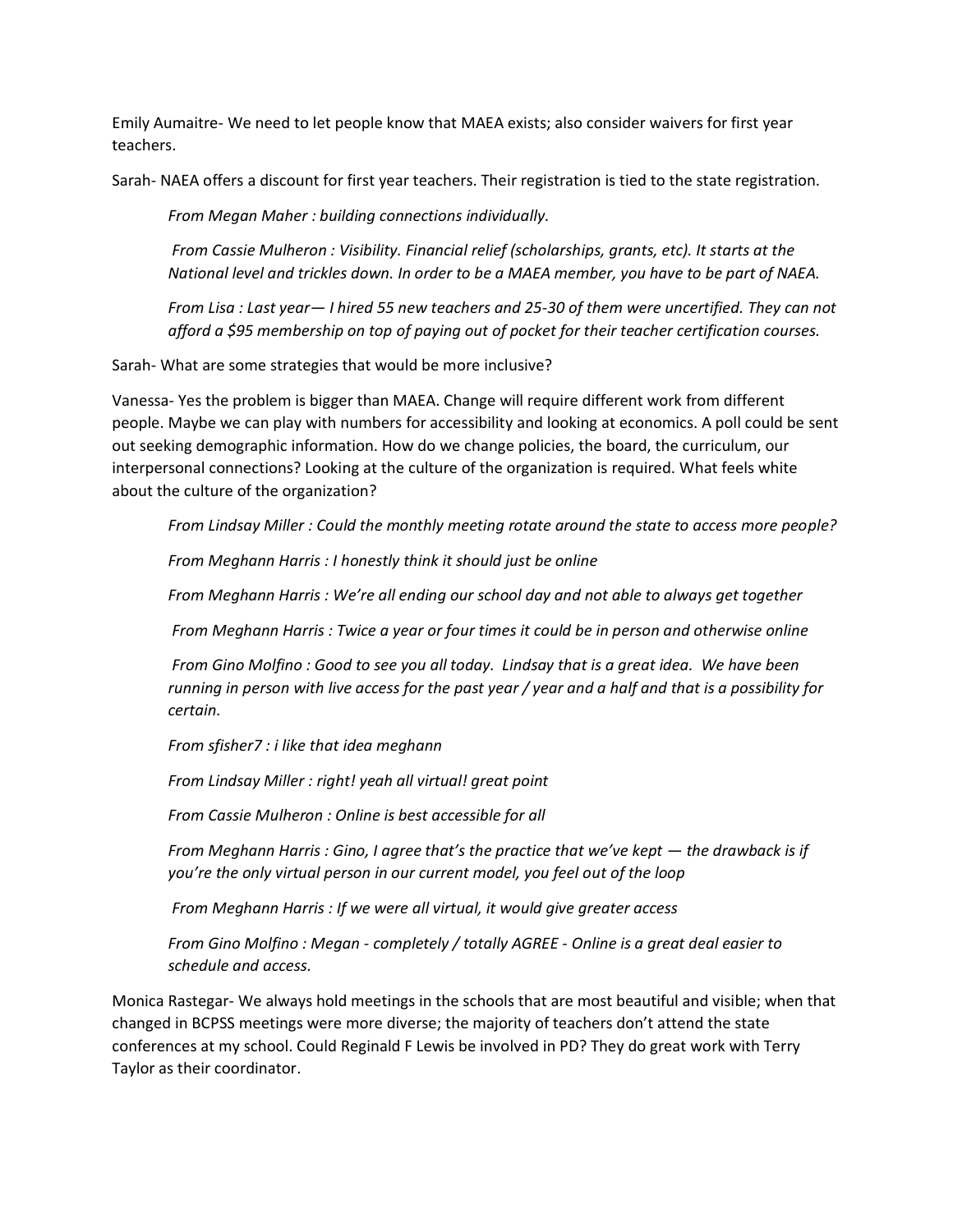Caitlin Winegrove- joining MAEA was not immediate for me- like Cassie related. How do you change the culture and make members feel welcome? New members are uncertain about the roles and their role. I appreciated the opportunity to break off and learn about the different divisions at the conference. I appreciate having sessions that are focused in what we are experiencing professionally and having this conversation to name the issues we are facing in ED&I.

Emily- We need to try to get the people we work with to join in the organization. Trying to get together as a group with free events. A chance to get together and see the people we are working with. It shouldn't be just once a year, not just in one area. I appreciate the Friday art making sessions (in Montgomery County) for people that need hours.

*From Vernon Fains : First, thanks for sending out your, MAEA's, statement of support for equity and equality. I personally could do a better job in recruiting members for NAEA/MAEA. Are there programs/PD particularly for newer educators? How could we better support them?*

*From sfisher7 : virtually art making and chats*

*From Michelle Katz : I love that idea!! Virtual art happy hour :-)*

Jemil- We are going to have a lot of kids coming back in a lot of situations. How to engage in dialog with our students that does not make them feel on the spot. After Roots was published, race riots were going on my school system and there was not dialog. MAEA could take leadership in how kids are going to feel returning to school. I think it should be a multi-ethnic team of people. I would love to be part of it.

*From caitlin winegrove : Jemil, I totally agree that we can and need to use this summer to prepare for next year in a new way. Maybe that looks like a resource tool kit for educators to self-pace learn, or a courageous conversations series where we discuss this with each other, talking points for teachers etc.* 

*From Rachel Valsing : Yes! Focusing on our students needs!*

*From caitlin winegrove : also, specifically the intersection of art making and processing socially/culturally significant events - we know kids will be expressing their thoughts and feelings about this shift, and we should be prepared to respond and support*

*From Vernon Fains : How can we support authentic student voice and expression as art educators in the fall...without retaliation or censorship?*

*From jemil.miller : I think it should be a multi-ethnic team of people*

*From jemil.miller : I would love to be part of it*

*From caitlin winegrove : Absolutely - to the point about avoiding tokenism and representing our teaching population accurately, it should be a diverse team*

*From Lisa : We can form a sub-committee*

*From caitlin winegrove : Lisa, is a sub-committee voted on or purely volunteer appointing?*

From Lisa : If we want to start it sooner, rather than later, it needs to be voluntary but making sure we check that it is well rounded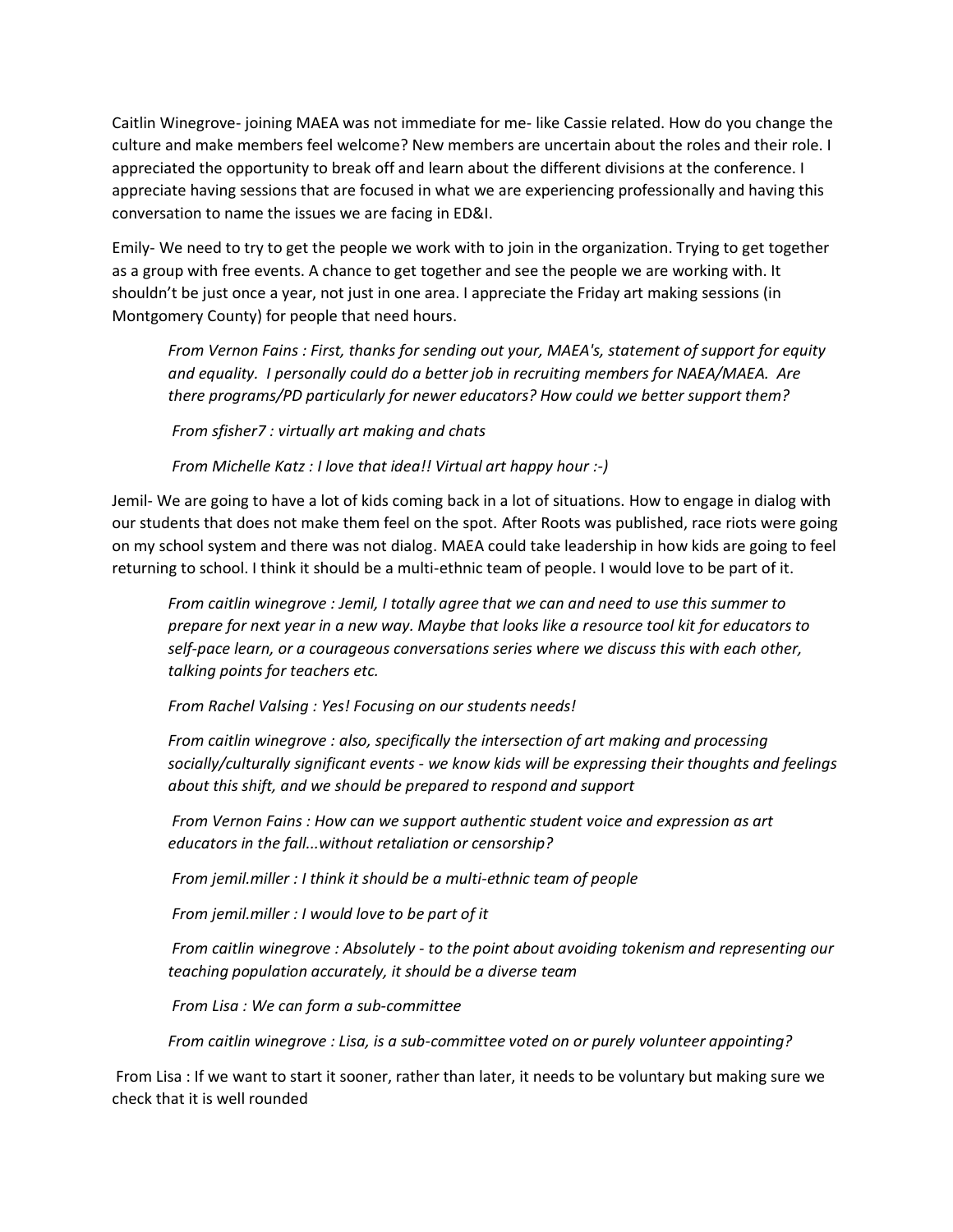Meghann- a task force would be important and who is leading is important. How can we stay ahead of the issues and not behind the issues. We might not know an immediate solution but be ready to work on one together

Katherine- Would people be interested in having a sub-committee who tried to put out a document or toolkit for teachers - I would be happy to make it a Gazette issue and put it out to our membership. I have no hand up button.

*From Meghann Harris : Folx, I unfortunately have to leave you for an interview but thank you very much for having this discussion. If anyone wants to update me on what steps we decide on taking after this, shoot me a text: 240.477.2229*

*From Meghann Harris : (Thank you Rachel for the notes — I'll hit you up!)*

*From Christopher Whitehead : Will do*

*From Christopher Whitehead : Bye Meghann*

*From Lisa : the committee might formalize a group that could be voted on later*

*From Katherine Hess : Would people be interested in having a sub-committee who tried to put out a document or toolkit for teachers - I would be happy to make it a Gazette issue and put it out to our membership. I have no hand up button.*

*From jemil.miller : Yes Katherine*

*From Paula Liz : I am working on making a resource*

Catie- The best resources can be resources for all. The website could be updated/ There is no combined place for resources that are updated. If I were to promote the program to my peers, I feel that there is not enough buy in. Bringing resources together would enhance membership. I would love to see the website bring those together. Kids want to have discussions about race and they are difficult but the kids will thank us for it.

*From Paula Liz : I have started a site with resources and plan on adding sections about leading conversations and more* 

*From Christopher Whitehead : Paula - you will share when done?*

*From jemil.miller : Resources are critical, people also need to be heard and hear from people who can answer their questions.*

*From jemil.miller : How we engage and train the kids will impact the world we live in 10 years from now.*

*From Cassie Mulheron : I think that more colleges and university partnerships would be vital. As a person who grew up and attended Undergrad in Virginia, the only school that seems to get spotlighted is MICA and more recently Towson. Educators come from everywhere. How can we draw in members from other trajectories?*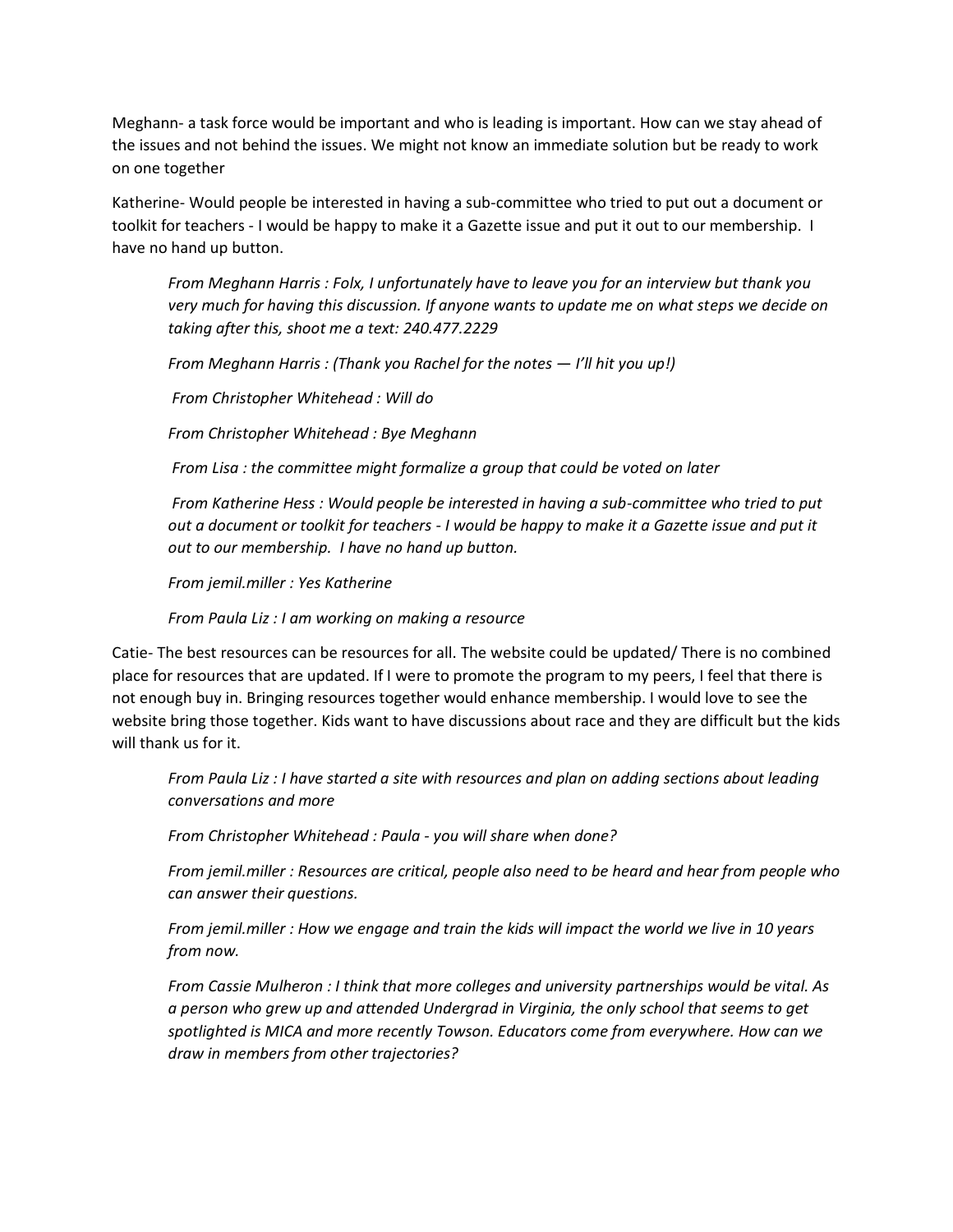Vanessa- There is also something else that happens outside of the resources that is human interaction. Examining the culture of the organization requires conversation. Once recruiting more teachers will they feel they belong here? Let's not entirely intellectualize race. White people need to articulate whiteness.

Michelle Puhl-Price- has there ever been a mentorship program for new art teachers?

*From caitlin winegrove : I think it can be both - resources for teachers to access on their own but also yes! Dialoguing about things can be so much more impactful than reading something alone*

*From Vernon Fains : Catie, we need to have those conversations before we meet students again. It also requires a lot of self-work.* 

*From Michelle Puhl-Price : has there ever been a mentorship program for new art teachers?*

*From Rachel Valsing : There was programming for new teachers in the past*

*From Vernon Fains : Pizza and a Pro was nice.*

*From Christopher Whitehead : Cassie - I will try to clarify*

Lisa Stuart Whitehead- MAEA has hosted free community events and they have been low attended. Bringing people together from all over is challenging

Sherri- Out newest educators are very overwhelmed and travel, extra programming. To Jemil's comment, we could harness more participation virtually or utilizing other platforms.

*From Ryan Twentey : MAEA seems to have very "open-ended" goals within the mission statement. Hard to apply them to what we're working towards. Build specific goals within those overarching themes that we can get behind so it's not about "my room, my practice, how do I find why this is important to me"... but our room, our practice, we're getting this accomplished in the state of MD - if you're a part of this organization, you're working towards x.*

*From Christopher Whitehead : Ryan - Good point, may need some more specifics in our goals*

*From caitlin winegrove : Then that would also clarify for new or potential members why to join and what the benefits of belonging to this professional organization are*

*From Gino Molfino : this would also drive the individual work and clarify the roles of the different positions that would allow for Megan's point earlier about tasking individual people.*

*From Emily Aumaitre : Getting people to come togther from beig distances is hard but doing smaller activities and develop relationships that way can eventually grow to bigger groups. Recruitment can't stop just because turn out is small.* 

*From Vanessa Lopez : All. Thanks for the initiative and dialogue. Need to head to another meeting. Stay healthy and safe.*

*From Christopher Whitehead : Vanessa - stay safe - nice to see you*

*From Gino Molfino : good to see you vanessa!*

*From Rachel Valsing : Good to see you Vanessa!*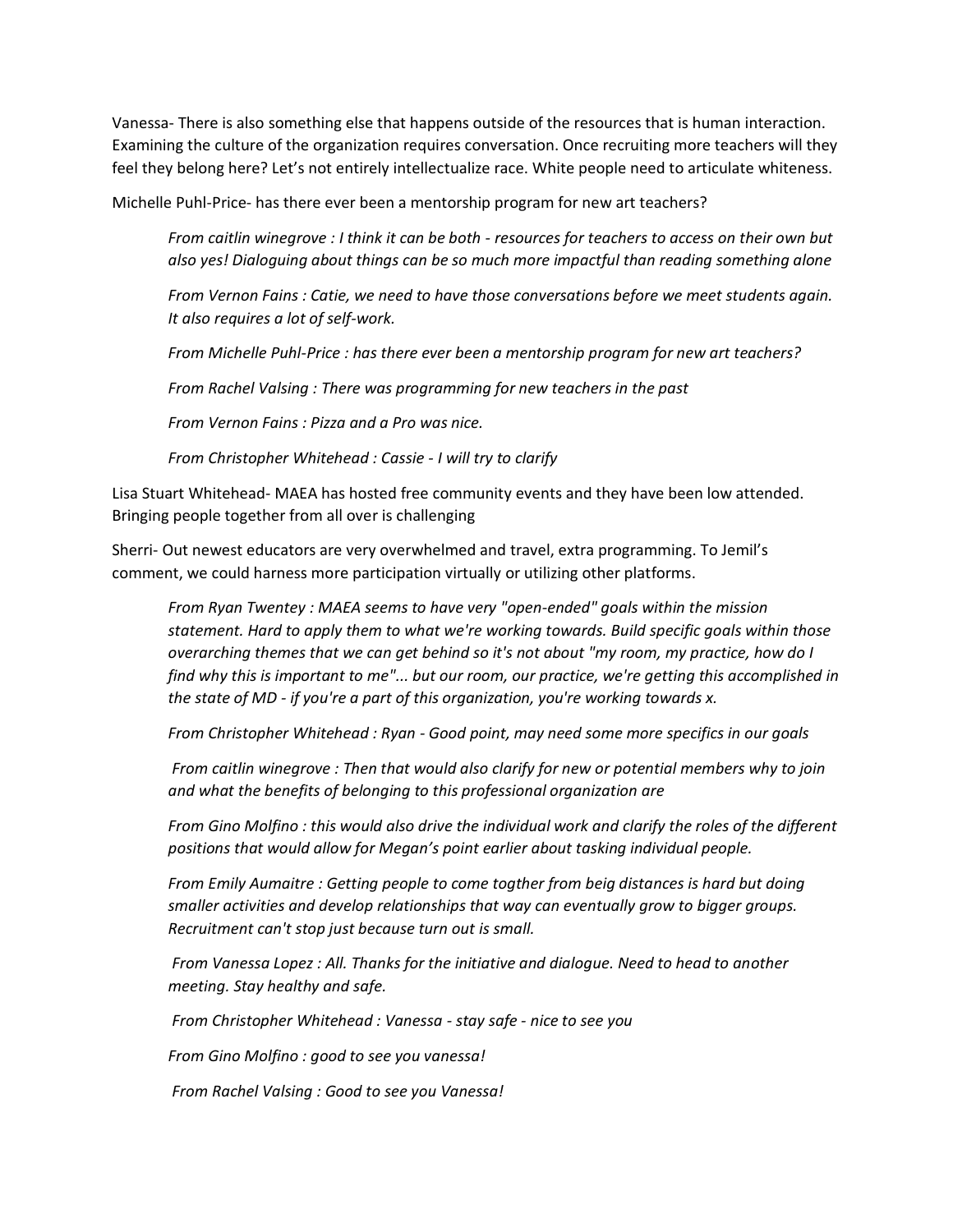Sarah- the change in leadership will be in the fall. Our work over the summer could be clarifying roles and responsibilities. What are the jobs and roles we need people to do?

*From caitlin winegrove : Relationships is what it is all about. Any MAEA thing, including this meeting, I've attended because I've been directly invited by a more active member (with the exception of the conference). How can we leverage the relationships piece to reach out more?*

*From Christopher Whitehead : Caitlin - yes relationships hold us together*

*From Michelle Katz : There is a facebook group— Art Teachers Making Art (I forget the exact name), but it's blossomed into a great space with mostly Maryland Art educators— that could be* 

*one space where we post to try and encourage people to join MAEA (and attend events). My guess is that people in that group would be likely to find the MAEA community useful.*

*From Michelle Puhl-Price : the zoom aspect is perfect. I wasn't able to attend the meetings because of my work/kid schedule.* 

*From Vernon Fains : Good Idea to include MAEA in NTO. Celebrate the value of membership.*

*From caitlin winegrove : It is called "Art Teacher's Art*

*From Katherine Hess : NTO?*

*From caitlin winegrove : new teacher orientation*

*From Katherine Hess : I agree with including it in new teacher's orientation, but then also rementioning after new teachers have had some time to settle in a bit.*

*From Christopher Whitehead : Katherine - agreed!*

*From caitlin winegrove : Also @Jennifer, to your point about the "hook" of going to the conference, it might be beneficial to follow that up with a specific reach out to new members or new attendees to understand their experience and potentially improve on the experience for all. Similar to the follow up surveys online but more in depth*

*From Vernon Fains : Yes...one on one conversations.*

*From Cassie Mulheron : Going off of what Jemil is saying. MAEA should think past cost. Free venues. Parks. Up and coming local businesses. Places that would allow for free as a fundraiser for local group. simultaneously having events in different areas. potluck. make and take. flea markets. swaps. etc*.

Christopher – We've spent a lot of time looking at Towson and MICA as a source of membership. How do we reach folks outside of that community?

Kristen Filipovich- I think it's important to include people who are not here.

Sarah- Can we continue to rotate the conference to different regions?

*From Erin : Thank you for that from Frederick :)*

*From Christopher Whitehead : @Cassie - good point - more research into free venues*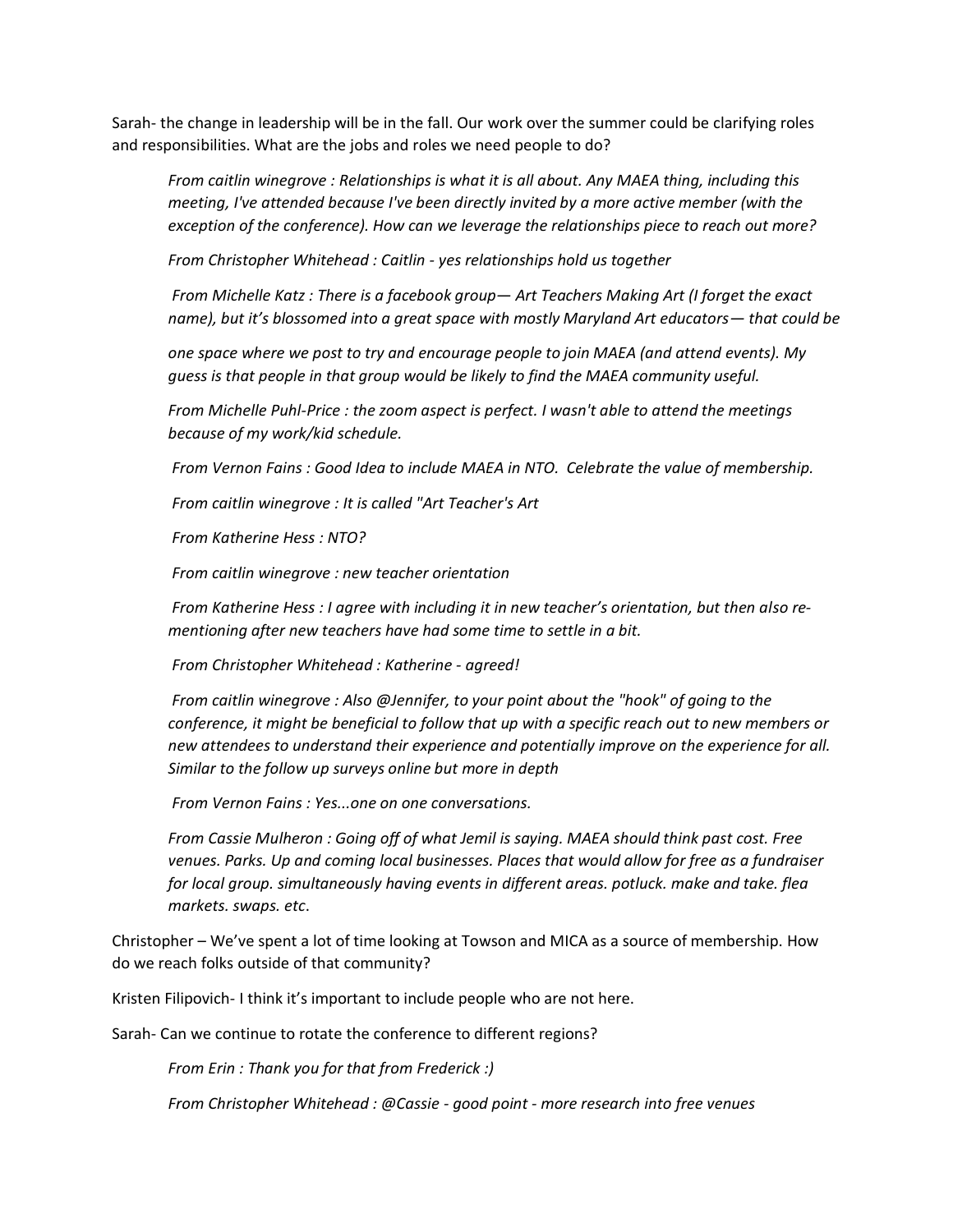*From caitlin winegrove : Can MAEA help facilitate ride share or other transportation or virtual access options for parts of the state that are far away?*

*From caitlin winegrove : for the conference\**

*From Gino Molfino : I think that having specific discussion topics for those meet-ups to get or gather membership information would also help drive those meet-ups.*

*From sfisher7 : Gino I agree*

*From Christopher Whitehead : @Gino - agreed unless it will further reduce who attends because they are not interested in that specific topic*

Jemil- There is a lot of stuff that is never talked about. I would love to speak with a diverse group to unpack the ugly stuff.

*From Cassie Mulheron : Jemil-unconscious bias training*

*From Vernon Fains : Microaggressions and Implicit Bias trainings.*

*From Christopher Whitehead : @Vernon agree but we need to have trainer that have authority in those topics*

*From sfisher7 : Vernon- Maybe that could be something we could build some professional develop on to support educators across the state*

*From mrastegar : We did some meetings like that years ago at the public charter school where I worked. It was parents and teachers. I was so painful and so helpful.*

*From Lisa : Lets get Wanda Knight to come back and facilitate a discussion!*

*From jemil.miller : Hi Cassie, Im looking into a program at Cornell and one other location*

*From sfisher7 : Lisa, that would be great- could we get her to lead a virtual connversation*

*From Vernon Fains : Sherri, I agree. I'd be happy to help with it.*

*From Lisa : Absolutely !*

*From caitlin winegrove : Happy to participate where ever is needed*

*From mrastegar : Thank you so much all for this important conversation. I have to head out now.* 

*From Rachel Valsing : Great idea- I would be happy to help/ participate*

*From Cassie Mulheron : It can be overwhelming. I presented for the first time this past year. It wasnt even on ED&I. unfortunately I only had a small group of mostly cheerleaders (Thank you Lisa and Michelle). I have rated NAEA submissions for sessions. We need more diverse presenters from outside of our system. Perhaps trade speakers for states?*

*From Vernon Fains : Christopher, I am trained in equity work for NEA Leaders for Just Schools.*

*From Christopher Whitehead : Great!*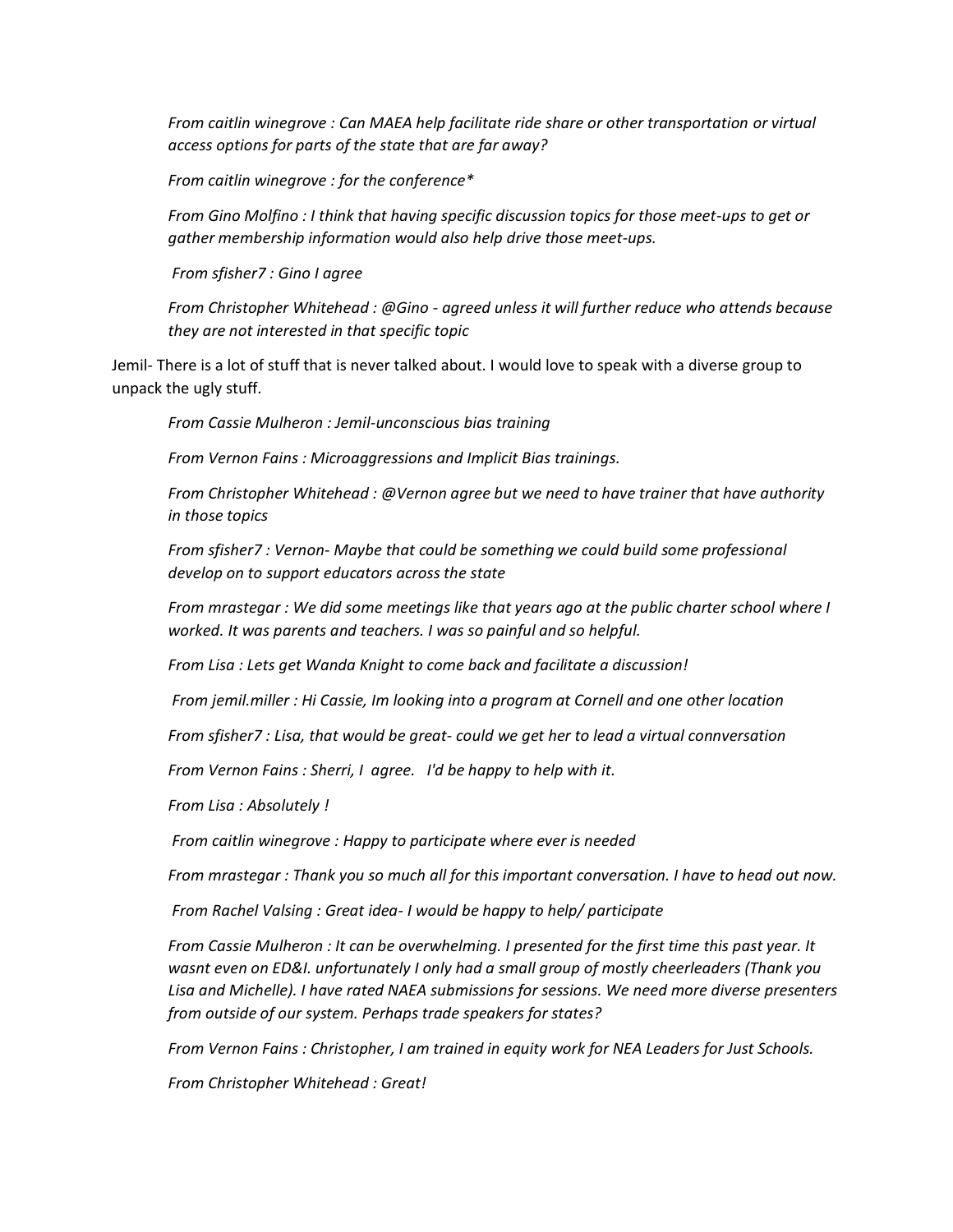*From jemil.miller : Bless you Sara*

*From Christopher Whitehead : Just as with any topic we offer workshops in, we need to make sure we have appropriate information. We are not all experts on all issues. Specific training such as yours needs to be utilized.*

*From Christopher Whitehead : @Vernon*

## **CONFERENCE**

Sarah- Rachel had attended and presented at MCA's online conference in May, and she had some feedback to share.

Rachel- I learned a lot. The platform they used is called Crowd Cast. There are some drawbacks to it, but it gave a "conference" feeling in providing sessions that you could register for. When you registered for a session, three or four presentations would be going on simultaneously that you could join without having to leave the session. The attendance seemed high- there were about 300 attendees in my session and 60 attended my presentation. Considering the time of the conference was interesting- it was held during the afternoon over four days. Also the structure- the conference was free and presenters were paid.

(adding this after the meeting)- there was also tech support for presenters. Each presentation had a staff person from MSAC or MCA assisting with moderating the chat, presenting powerpoints, or helping is there was a panel of speakers.

Caitlin- Looking at online options could give more access.

Lisa- Are going virtual? Could it be free?

Sarah- the consensus is that we are going to make the best virtual conference possible; looking at a zoom platform

*From Lisa : This is a good idea to look into! Adobe Max is going virtual and free in October. This is monumental and this could really be a way for us to re-connect with all art teachers in Maryland!*

*From Cassie Mulheron : I think it is important that we also share these different conferences with art educators. Art is universal and we need to expand into other realms.*

*From Lisa : Maybe moving forward there will always be a "free" section of our conference?*

*From Christopher Whitehead : @Cassie- Yes!*

*From Michelle Katz : @Lisa maybe we could also record or live stream parts of future in-person conferences as well*

*From Cassie Mulheron : @michelle- Great idea! especially when we have concurrent sessions*

*From Christopher Whitehead : free to members?*

*From Megan Maher : even charging less like 20 might be really helpful.*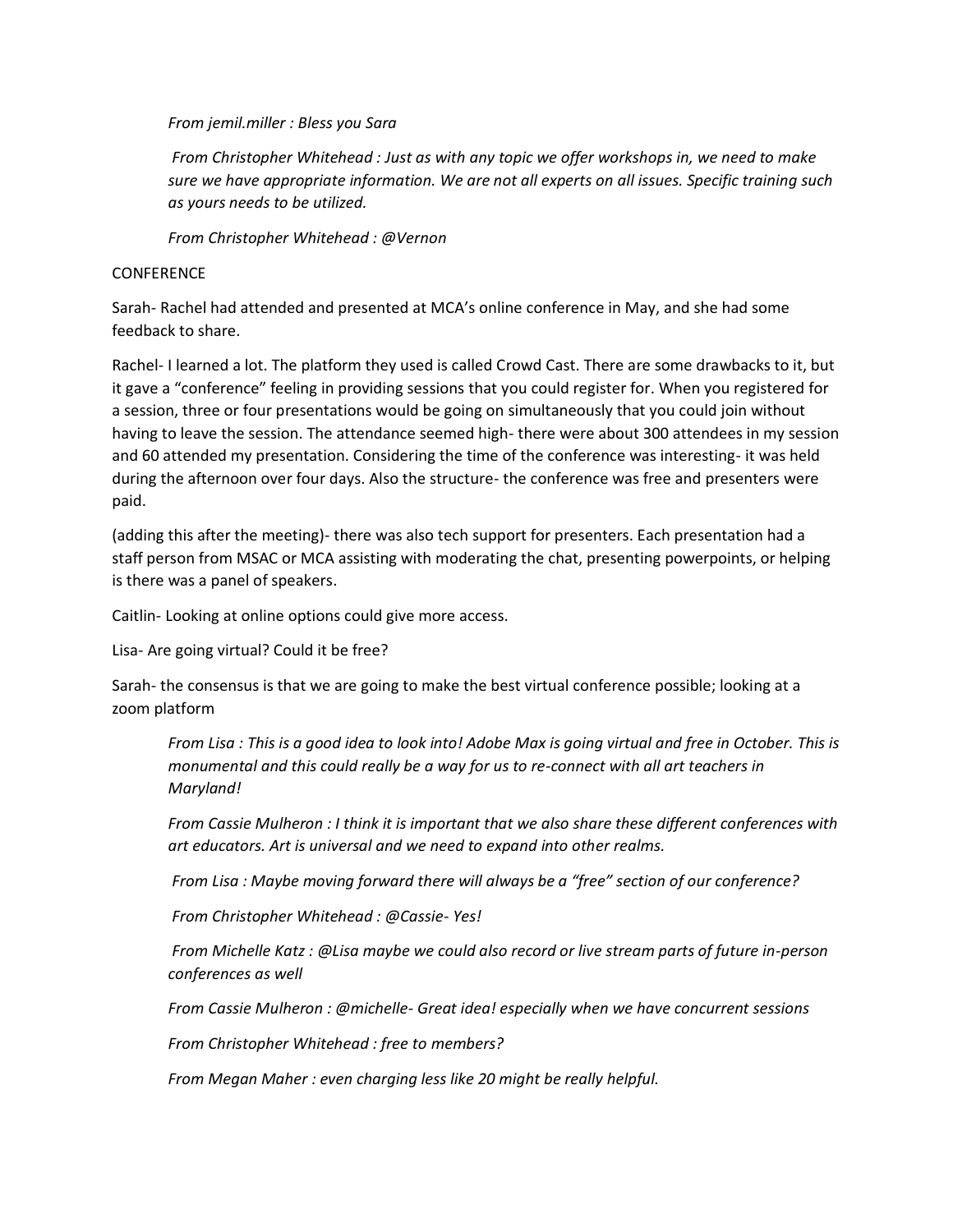*From Valerie Poole : Free Swag boxes with art material samples and information.*

*From Ryan Twentey : What do our dues go towards from our memberships? I agree with going free.. If it's mainly for print media, change to two tiers - membership is free to be a part of the MAEA family; want print media, then there's a fee. There will be less money overall, but also less printing overhead - PDFs are great...* 

*From Christopher Whitehead : @Ryan - Budget is posted on website*

*From Katherine Hess : There are a lot of conferences that record sessions and/or speeches, but then they release them after some time to everyone, or members who didn't attend.*

*From Cassie Mulheron : There has to be money somewhere. Grants. Fundraisers. Sponsors (culturally relevant)*

*From Christopher Whitehead : @Cassie-agreed*

*From Lindsay Miller : Do some counties still not have the PD day off? We should also consider the timing of a virtual conference based on teachers who might not have a paid PD day off* 

*From Christopher Whitehead : @ Lindsay -MAny of the countys do not have it off anymore*

*From Christopher Whitehead : But who know what this fall willbring?*

Ryan- What do our dues go towards from our memberships? I agree with going free.. If it's mainly for print media, change to two tiers - membership is free to be a part of the MAEA family; want print media, then there's a fee. There will be less money overall, but also less printing overhead - PDFs are great...

Christopher- the budget is posted on the website

Gino- we need to be aware of our work as volunteers. My position is a middle man and we should balance those best practices that we receive as inititatives from MSDE, AEMS, etc. We have to be really carefully aligned with NAEA and the 24 different districts. We have to be careful and fluid in how we handle these issues moving forward. I think a lot of you have mentioned grass roots efforts. We are all bringing what we can to the table.

*From Cassie Mulheron : Thank you for including me in the conversation. Gino makes a great point about being a volunteer. Most of us have our hands in many different things. It is difficult*  to be spread thin. I wish I had joined sooner, but MAEA is planting seeds. They might take a while *to grow, but when they do, all the groundwork will be worth it. I do have to go and will hopefully see all of you again soon. I look forward to the notes. I think they should be shared with all of MAEA so they can see what is being discussed. complete transparency.*

*From Cassie Mulheron : Thank you for taking notes, Rachel.*

*From Christopher Whitehead : @Cassie - our meeting minutes are available for all to review*

*From Megan Maher : Thanks for all your hard work!*

*From Lisa : We could also offer a "pay what you wish" fee*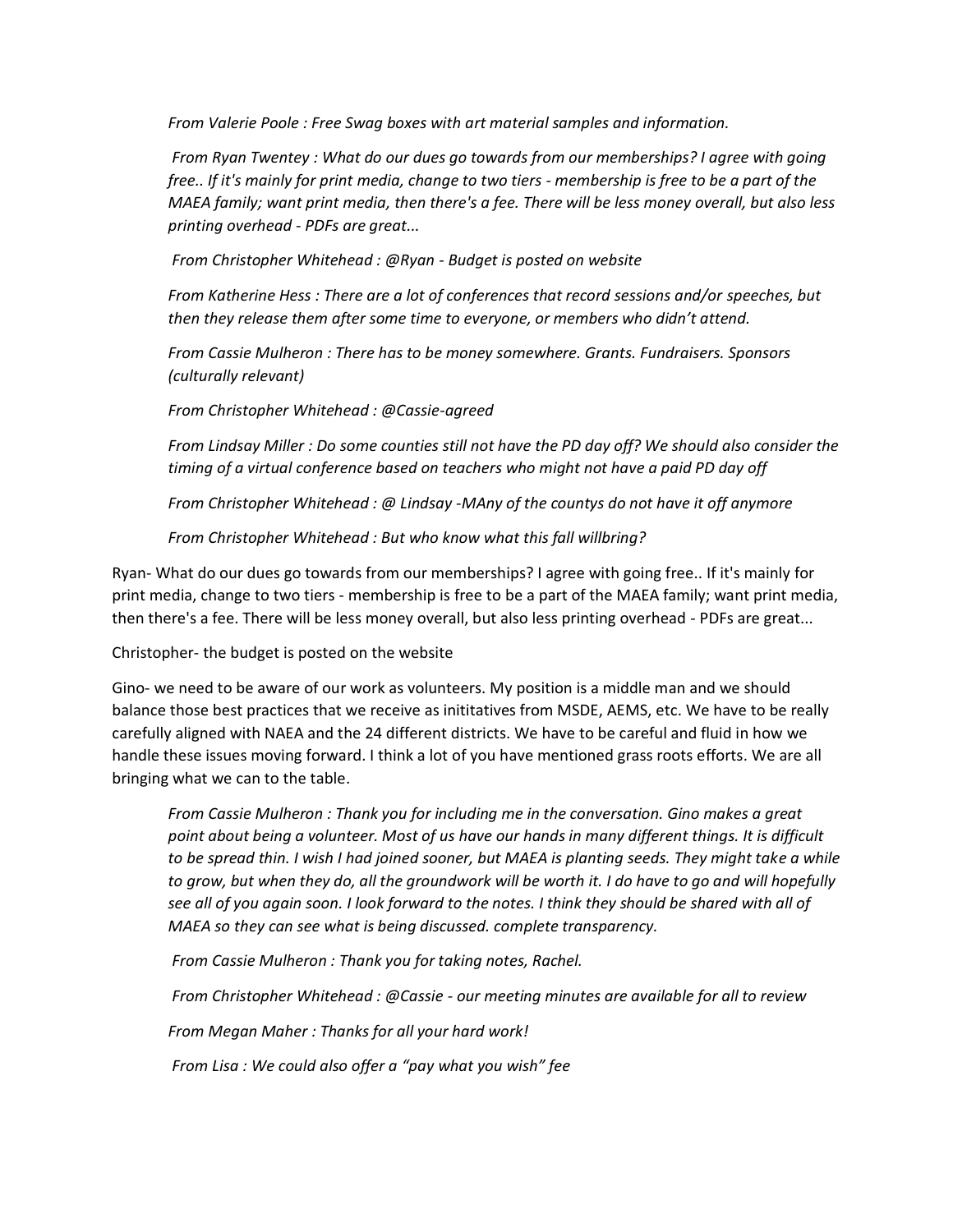*From Michelle Katz : Could we consider sharing a link to minutes via email in the future? The conversations that we are having (especially today) are important and removing the barrier of having to search for the minutes could be useful!*

*From caitlin winegrove : Or a pay it forward/community contribution*

*From Lisa : @Paula- what platform are you using?*

Paula Liz- I am doing an online conference for 2000 teachers tomorrow. And I would be willing to help

Sarah- we have independent schools, higher education, museums as well

Christopher- we could be eliminating many of the conference costs; paying presenters would be against the structure of NAEA

Sarah- discounts to presenters on the registration has been a way of compensating them

Lisa- presenters outside of the organization are compensated

*From Emily Aumaitre : What is the conference that is happening tomorrow, Paula?*

*From Precious : It may also be helpful to bring up to the national organization why they don't pay their presenters - and change that practice.*

*From Lisa : @Paula can you put the link in the chat?*

*From Christopher Whitehead : NAEA costs \$900K without paying presenters*

*From Precious : Thank you for that.*

*From Christopher Whitehead : Keynotes can be paid*

*From Christopher Whitehead : if nonmembers*

Susan Michal- hiring the keynote is very expensive; If you do continuing ed, if you align yourself with a university, and have members take courses or get involved in research, it would be a way to make partnerships and gain presenters

*Sarah- we do offer CPD credit for conference attendance*

*Gino- what are the tasks moving forward?*

*Sarah- if you would like to be involved in planning the conference, we could use your help.* 

*From Gino Molfino : SO…what are the tasks moving forward?*

*From Gino Molfino : What can we pose to those that are here to look into as we move forward? Or is that something that the board will determine moving forward?*

*From Lisa : I vote Jemil for Conference Chair!*

*From Christopher Whitehead : You cant vote for someone else*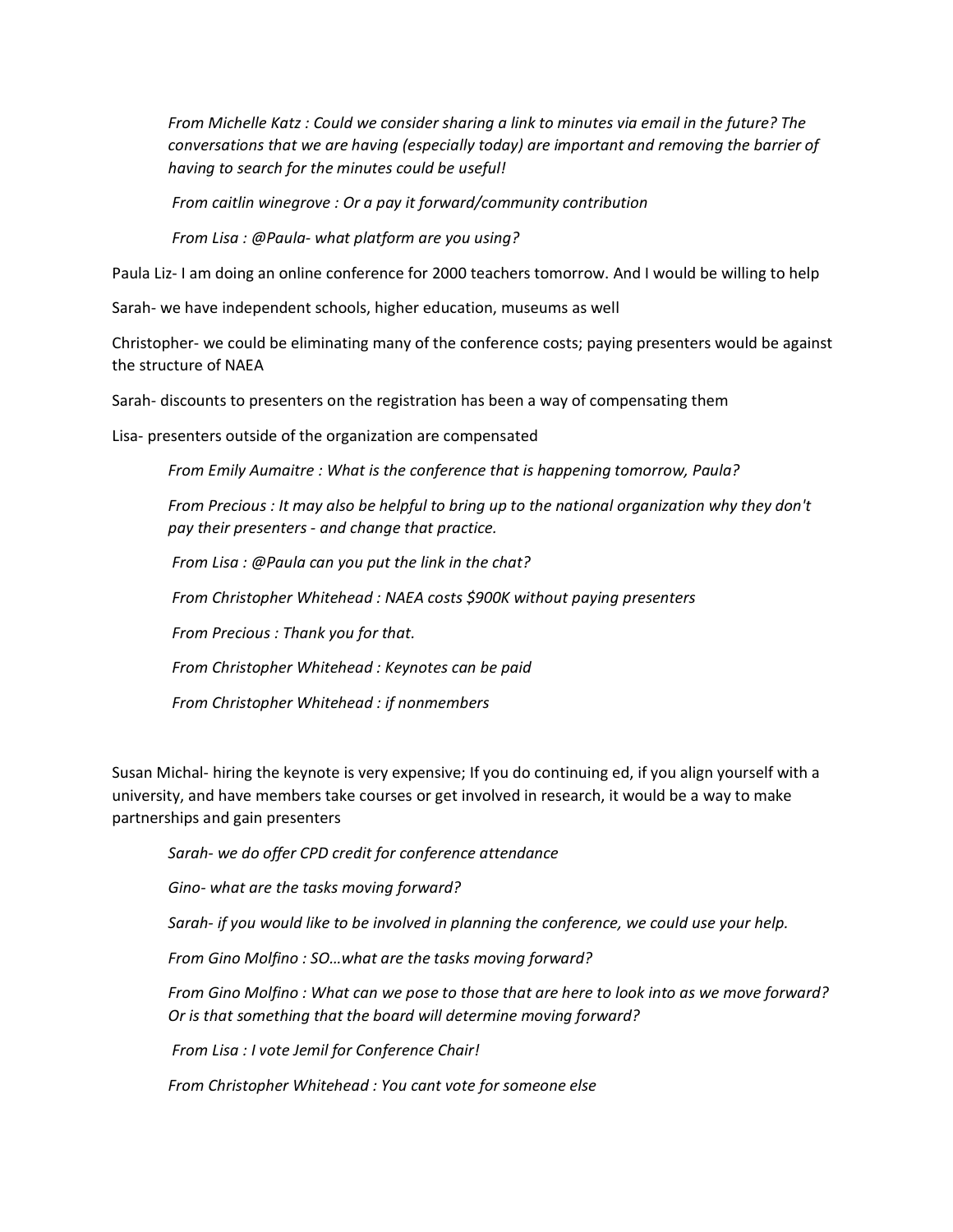*From sfisher7 : I have to leave. Thank you for making this space. Wonderful to see new and familiar faces. Be well*

*From Rachel Valsing : Bye Sherri!*

*From Christopher Whitehead : Bye Sherri!*

Catie- Is there any write up of our roles and responsibilities? I would love it if members knew what the roles and responsibilities would be for the conference.

Christopher- we have taken lots of different roles and responsibilities and moving forward they could change

Sarah- they are in the bylaws. You can update them every two years.

Jemil- Is there something specific that I can do toward bringing awareness to this organization?

*From caitlin winegrove : Great question Jamil -- what would be the "elevator pitch" for joining MAEA?*

*From Christopher Whitehead : @Caitlin - we all have our "how we got started" speech but less about what the MAEA does for members*

*From Lisa : One suggestion I would make is that each person on this call— invite someone new to the next call*

*From Christopher Whitehead : @Lisa- YES!!*

*From jemil.miller : When is the next meeting*

*From Rachel Valsing : Good idea! And let's follow up with everyone who contributed to this conversation with ways to be involved.*

*From Christopher Whitehead : All Member Meeting!*

*From Vernon Fains : Thanks all.*

*From Catie Russo : in the email you send out have a "how to get involved" section so we can gander where we can support moving forward*

Sarah- you get out of it what you put in. Until we get our members involved, we are going to stall out.

Jemil- I think that is helpful because many could view it as a union affiliation.

Lisa- One suggestion I would make is that each person on this call— invite someone new to the next call

*From Catie Russo : another month is good (for the next meeting)*

*From Kristen Filipovich : good to see and hear from you all - I have to tend to my 9 year old- take care*

*From Christopher Whitehead : @CAtie - good idea*